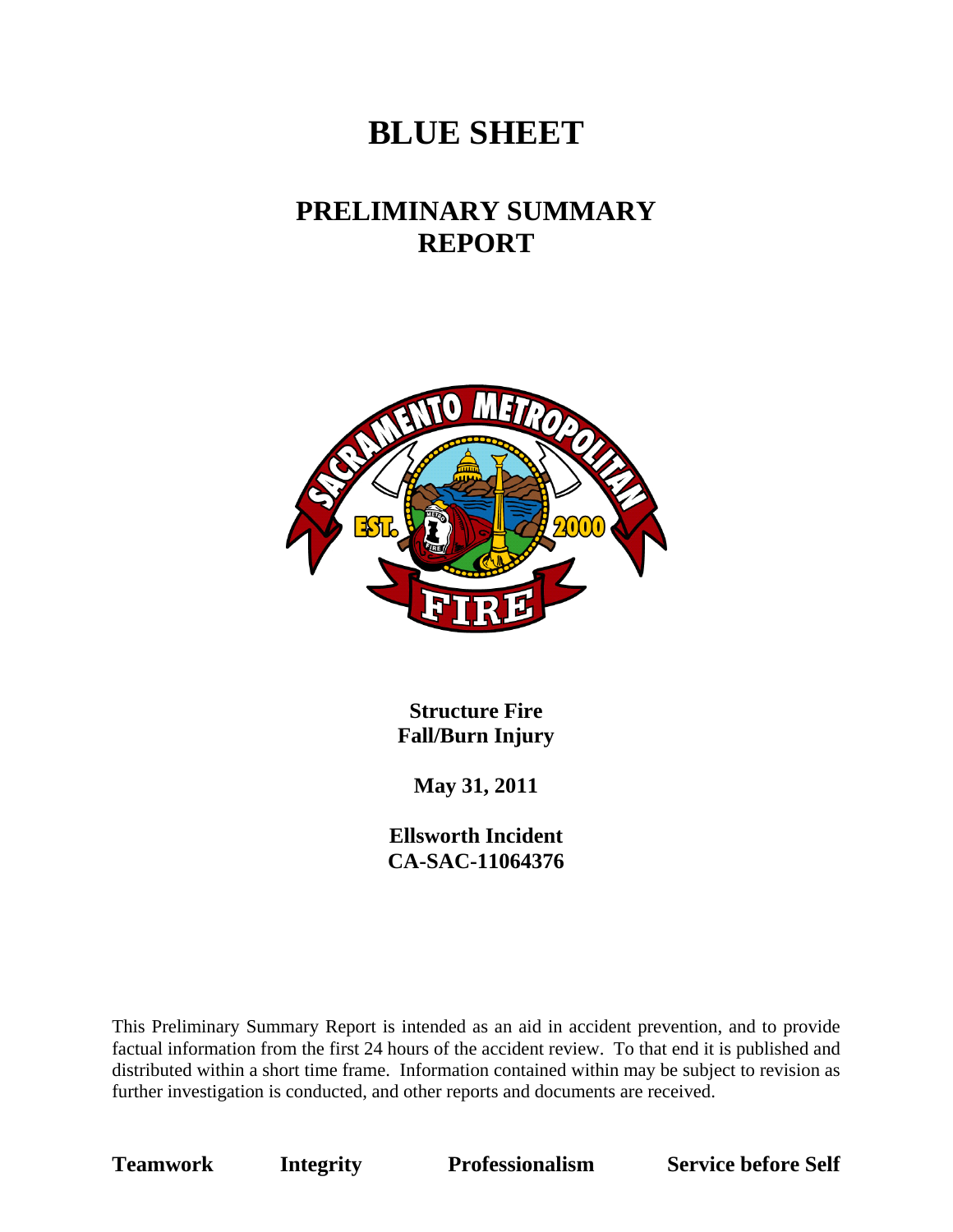#### **SYNOPSIS**

While performing vertical ventilation at a structure fire in a single story residence, a firefighter fell through the roof into the involved garage. A rapid intervention crew quickly located the firefighter and removed him from the structure. The firefighter received burn injuries to his neck and hands. He was treated and released from the hospital.

#### NARRATIVE

Station 108 received a walk-in report of a structure fire behind the fire station. Engine 108 Captain notified Fire Dispatch of the incident and requested a structure fire (S3) assignment. The initial response included Engine 108, Engine 23, Engine 21, Engine 24, Truck 23, Rescue 21, Medic 21, Battalion 7 and Battalion 13.

Upon arrival Engine 108 reported a well-involved garage fire. Engine 108 initiated fire attack and requested the second engine obtain a water supply and take command. Truck 23 was assigned to perform vertical ventilation and search. Truck 23 Captain split his crew into two teams. Team 1 consisted of Truck 23 Captain and Truck 23 Firefighter. Truck 23 Team 1 obtained a 14 foot roof ladder from Engine 108. The ladder was placed on A/D corner. After placing the ladder Rescue 21 Firefighter arrived at the ladder and advised Truck 23 Captain that he was assigned to assist with ventilation. Truck 23 Team 1 ascended the ladder to the roof.

Once on the roof, Truck 23 Captain sounded the roof using a rubbish hook. Truck 23 Team 1 moved from the A/D corner to the B side of the roof near the garage. They made a 4 foot by 4 foot ventilation hole on the B side roof. After louvering the roof deck, very little smoke exited from the ventilation hole. Rescue 21 Firefighter made a second ventilation hole toward the main part of the house. Truck 23 Captain assisted in opening this vent hole.

After opening the second vent hole, Rescue 21 Firefighter watched Truck 23 Firefighter fall through the roof. He advised Truck 23 Captain. Truck 23 Captain broadcast a Mayday over the tactical frequency A6. A Rapid Intervention Crew consisting of Rescue 21 and Medic 21 was activated.

Rescue 21 and Medic 21 made access to the garage. The downed firefighter was quickly located. A quick assessment showed the firefighter was conscious and breathing. Rescue 21 and Medic 21 removed the firefighter from the garage. The firefighter was transferred Code 3 to UC Davis Medical Center. The firefighter injured a knee and sustained burns to the head and hand. He was released from the hospital later in the day.